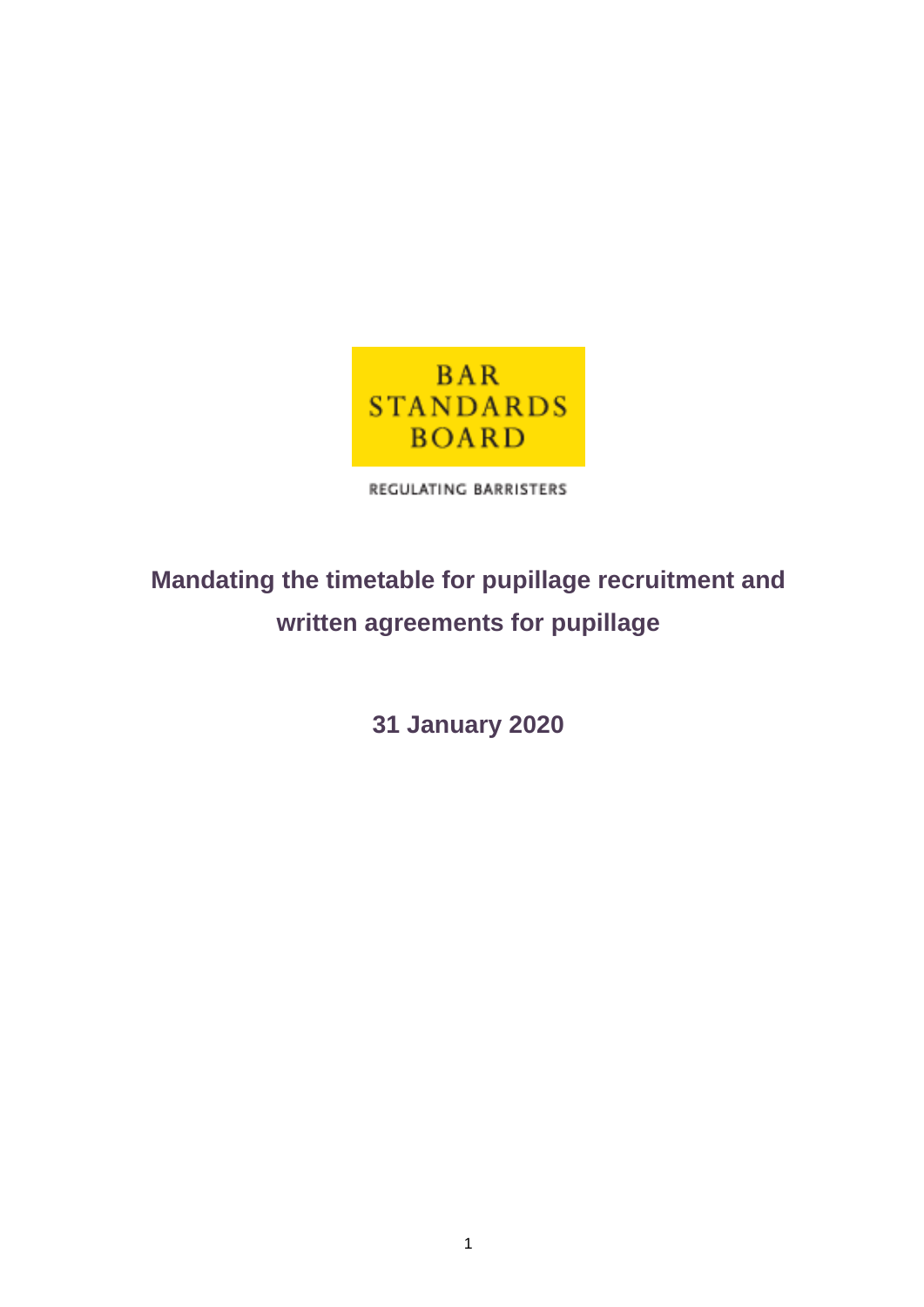# **Part I: Pupillage Gateway Timetable**

- 1. The BSB already requires, as a condition of authorisation, that [all pupillages must be](https://www.barstandardsboard.org.uk/media/1983675/bqm_part_2c_-_c2_responsibilities_of_aetos.pdf)  [advertised on the Pupillage Gateway.](https://www.barstandardsboard.org.uk/media/1983675/bqm_part_2c_-_c2_responsibilities_of_aetos.pdf) This website is operated by the Bar Council. Authorised Education and Training Organisations (AETOs) must apply for a waiver for any exception. However, there is currently no requirement to adhere to the common Gateway recruitment timetable. The BSB will introduce a requirement, by way of a condition of AETO authorisation, that all pupillage recruitment must be in line with the Pupillage Gateway timetable. This will be effective from **1 November 2020**, after which AETOs will need to ensure that each stage of the advertising and recruitment process takes place in accordance with the published timetable (whether they administer their recruitment process on or off the Gateway website).
- 2. Note that AETOs do not have to use the Gateway to process applications. We are not proposing any change to this.
- 3. The current (non-mandatory) Gateway timetable runs from late November to early May annually. We believe that the best way to ensure fairness for both AETOs and pupils is to have one fixed timetable every year.
- 4. One timetable will be mandated, with specific dates set annually. The broad timing, based on the current Gateway timetable, is likely to be as follows:

| For AETOs recruiting on the Gateway          | For AETOs recruiting off the Gateway          |
|----------------------------------------------|-----------------------------------------------|
| (1) Late November - publication of           | (1) Late November - publication of            |
| advertisements on the Gateway: pupillage     | advertisements on the Gateway:                |
| providers must register their accounts and   | pupillage providers must register their       |
| submit applications for approval. All        | accounts and submit their applications for    |
| approved vacancy advertisements will be      | approval. Applications should include details |
| published for prospective applicants to      | on how applications are to be made (e.g. by   |
| browse. Pupillage providers who plan to      | post or email address). All approved          |
| administer their recruitment process through | vacancy advertisements will be published for  |
| the Gateway must make a payment.             | prospective applicants to browse.             |
| (2) Early January - applications open: the   | (2) Early January - applications open: the    |
| submissions window for applications opens    | submissions window for applications opens     |
| and applicants can start, edit and submit    | and applicants can send their applications to |
| their applications. Pupillage providers will |                                               |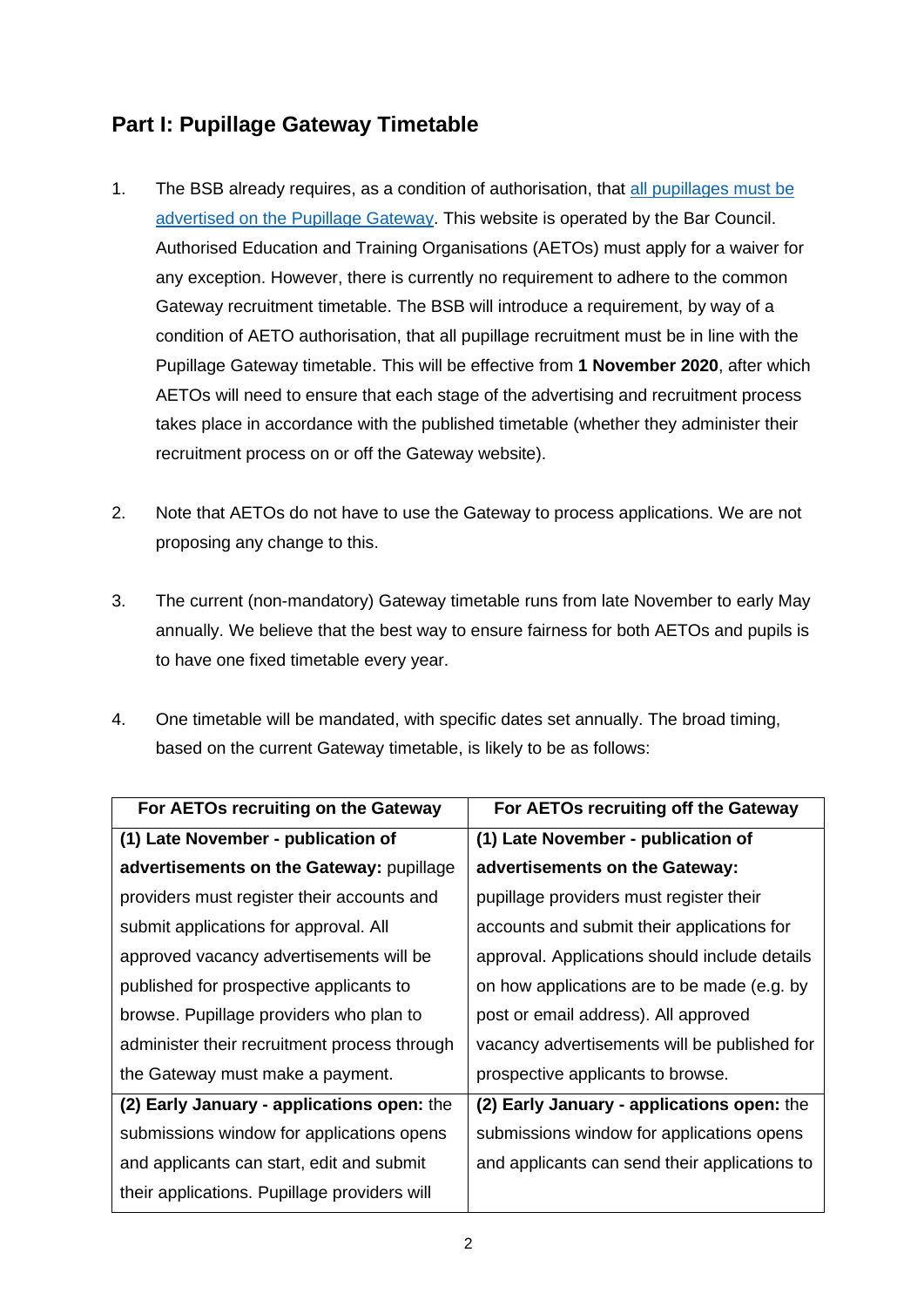| not have access to the applications until the  | the AETO.                                      |
|------------------------------------------------|------------------------------------------------|
| submissions window closes.                     |                                                |
|                                                |                                                |
| (3) Early February - applications close:       | (3) Early February - applications close:       |
| the submissions window for applications        | the submissions window for applications        |
| closes and no further applications or          | closes and no further applications are         |
| amendments to applications are allowed.        | allowed. Pupillage providers can begin to      |
| Pupillage providers can begin to download      | assess applications and acknowledge            |
| and assess applications and acknowledge        | receipt of applications.                       |
| receipt of applications.                       |                                                |
| (4) February to May - shortlisting and         | (4) February to May - shortlisting and         |
| interviews: pupillage providers can sift       | interviews: pupillage providers can sift       |
| through applications, shortlist applicants and | through applications, shortlist applicants and |
| conduct interviews. They can communicate       | conduct interviews. They can communicate       |
| the status of an application with applicants   | the status of an application with applicants   |
| through the Pupillage Gateway.                 | directly (e.g. by post, email or telephone).   |
|                                                |                                                |
| (5) Early May - offers made: pupillage         | (5) Early May - offers made: pupillage         |
| providers will make offers through the         | providers will make offers of pupillage (e.g.  |
| Gateway system. All offers will be made on     | via post or email). All offers will be made on |
| the same day at the same time.                 | the same day. Pupillage providers are not      |
|                                                | able to make offers to applicants in advance   |
|                                                | of this date.                                  |
| (6) Mid-May - deadline for accepting           | (6) Mid-May - deadline for accepting           |
| offers: all applicants have a 7-day deadline   | offers: all applicants have a 7-day deadline   |
| to communicate acceptance of an offer (if      | to communicate acceptance of an offer (if      |
| any). Applicants will be able to accept an     | any). Applicants will be able to accept an     |
| offer anytime up to the deadline. If the 7-day | offer anytime up to the deadline. If the 7-day |
| deadline passes without the applicant          | deadline passes without the applicant          |
| accepting the offer, AETOs should send out     | accepting the offer, AETOs should send out     |
| second round offers within a reasonable        |                                                |
|                                                | second round offers within a reasonable        |

5. Setting the timetables will remain with the Bar Council given they have operational responsibility for the Gateway. However, as compliance with the Gateway timetable will be a regulatory requirement (namely, a condition of pupillage AETO authorisation) we will need to be assured that the timetable supports the principle of accessibility and does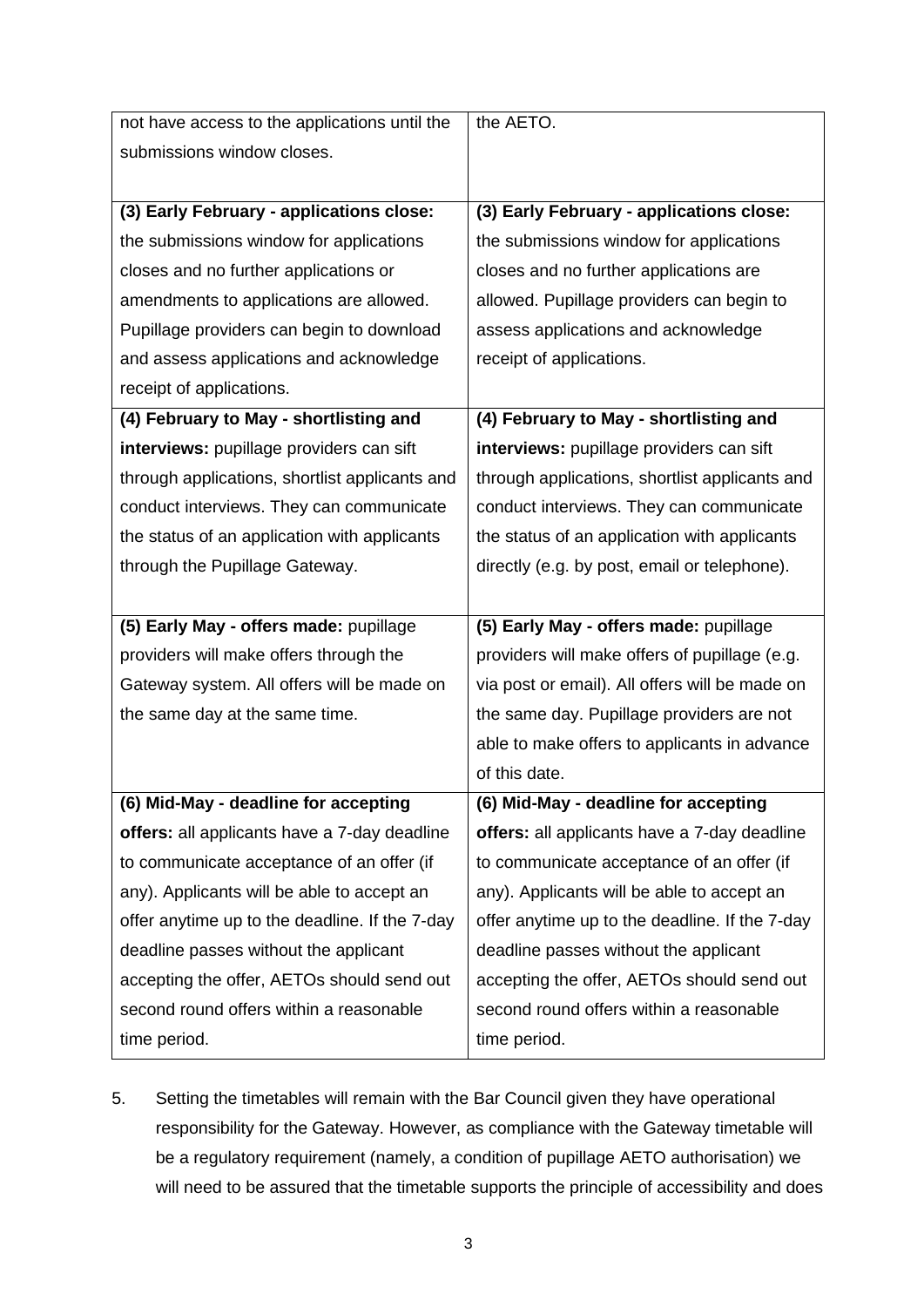not disadvantage candidates or particular groups of candidates. The Bar Council will present their suggested timetable to us annually, together with an equality impact assessment and a written statement of the factors they have taken into account. We will then consider whether to approve the timetable in accordance with the LSB's Internal Governance Rules and the protocol on regulatory independence between the BSB and the Bar Council. This governance arrangement will be formally agreed with the Bar Council.

- 6. Waivers from the timetable (or from specific stages of the timetable) will only be considered in exceptional circumstances. We will publish criteria for granting waivers e.g. where AETOs recruit both barristers and solicitors to a common timetable, which may be complex to change and not proportionate for us to mandate. Any waivers granted will be listed on our website for transparency so that candidates are aware of all opportunities.
- 7. We have also committed to a review of these changes two years after November 2020 (the effective from date), consistent with our wider plans for evaluation of the Future Bar Training programme.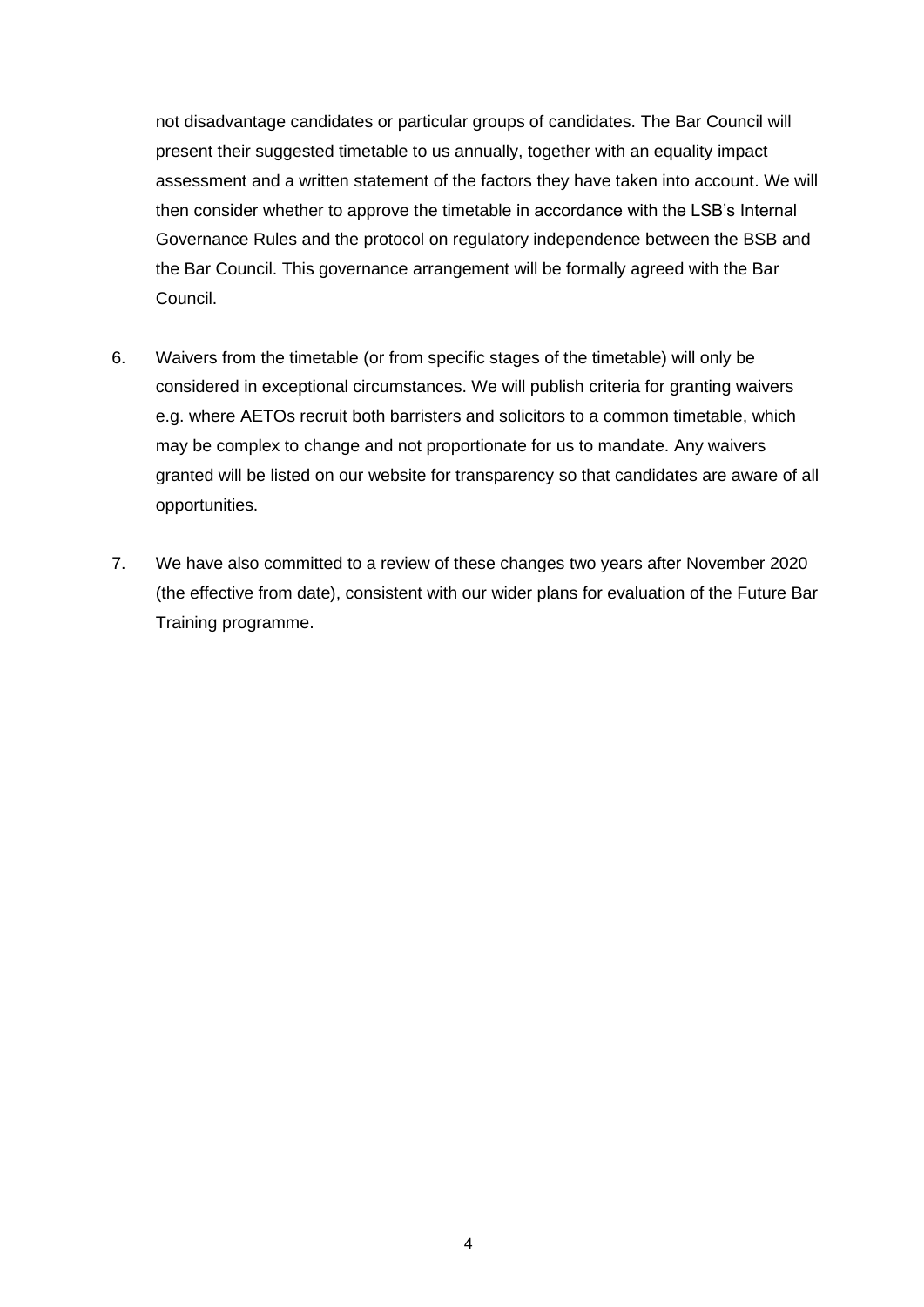# **Part II: Pupillage Written Agreements**

- 8. The BSB will introduce a mandatory requirement, effective from **1 May 2020**, for written agreements to be in place between AETOs and pupils. Written agreements must be signed by the AETO and pupil upon commencement of pupillage.<sup>1</sup> This will be established as a condition of AETO authorisation.
- 9. The outcomes which AETOs will be required to meet in their written agreements can be found below. The outcomes are split into three sections: the duties of the AETO, the duties of the pupil and details of the pupillage (there is also an appendix which details the written policies which AETOs must provide pupils with copies of or otherwise make available). Most of the outcomes reflect existing requirements in the BSB Handbook, Authorisation Framework, Curriculum and Assessment Strategy and Bar Qualification Manual, and those which are not existing requirements will be added to the Bar Qualification Manual in due course. It will be for the AETO to draft the specific wording of terms, provided the following outcomes are met. In addition:
	- AETOs will be able to add further terms if they wish, provided they are not unfair, not unduly onerous and do not unlawfully discriminate;
	- Written agreements must reflect any relevant legislation, such as the obligations of both the AETO and the pupil under the General Data Protection Regulation and the Data Protection Act 2018;
	- If the pupillage is at the self-employed Bar, then the written agreement should not create an employment relationship between the pupil and the AETO, nor be a contract for services or of apprenticeship; and
	- If the pupillage is at the employed Bar, then the written agreement should not affect the employed status of the pupil, or the obligations of either the AETO or the pupil in relation to employment and related law.

<sup>1</sup> Where an AETO is not a legal entity, as a condition of AETO authorisation a pupillage agreement must either be between the pupil and an associated legal entity of the AETO (e.g. a service company incorporated by members of chambers) or be between the pupil and a person/body of appropriate seniority at the AETO (e.g. a Head of Chambers/Management or Pupillage Committee). The intended means of entering into an agreement must be made clear at the stage of applying to become an AETO and approved by the BSB as part of the authorisation process. As a condition of AETO authorisation, any change in the intended means of entering into an agreement must be notified to and approved by the BSB in advance.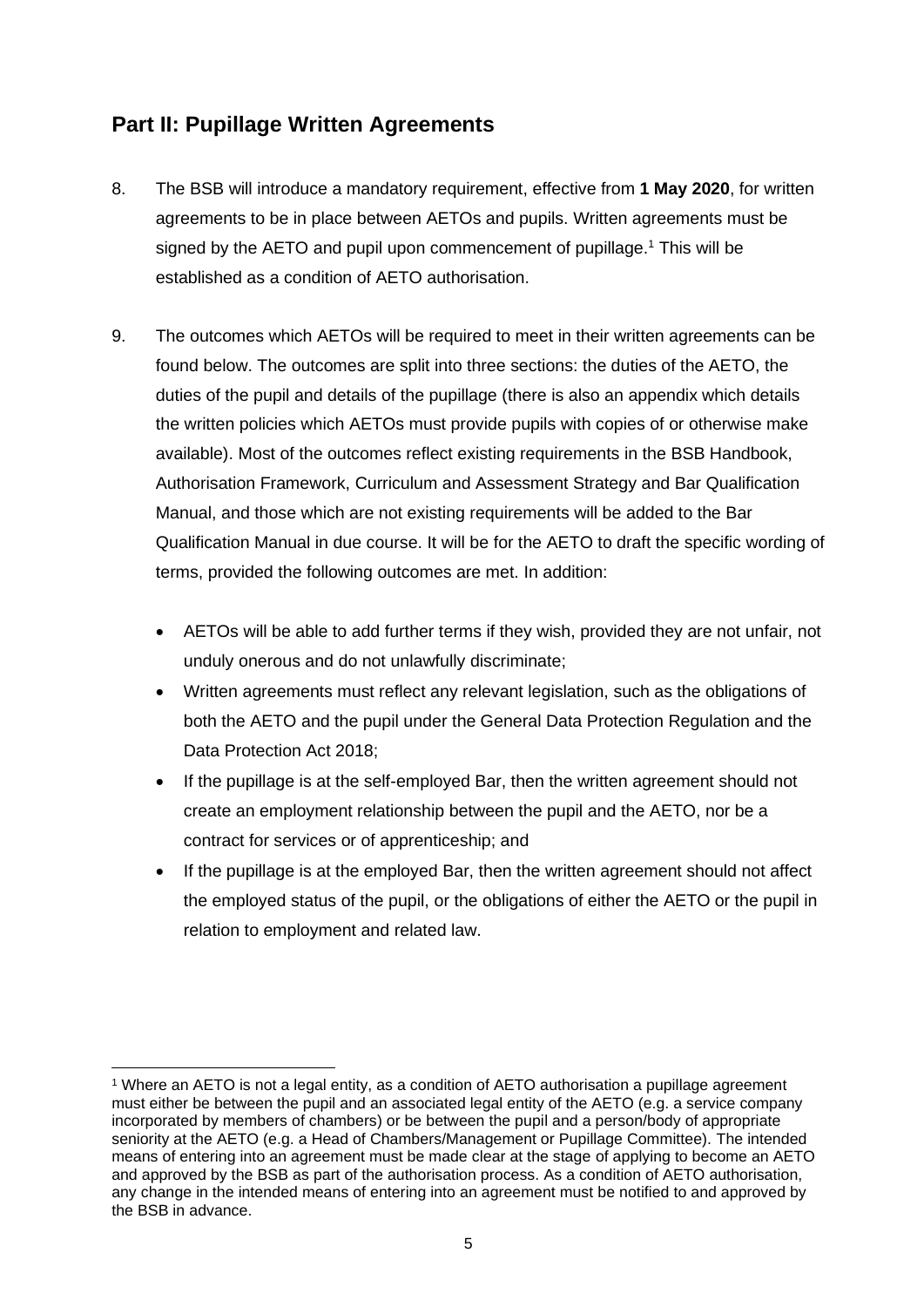- 10. In the event of a breach of a written agreement, the BSB could take appropriate action on the basis that either BSB Handbook requirements or conditions of AETO authorisation have been breached.
- 11. Offers of pupillage must also be made by AETOs to prospective pupils in writing. Upon acceptance of the offer, this must be signed by the AETO and prospective pupil. In addition, offers must incorporate the AETO's standard pupillage terms which must be available to the prospective pupil on their website or on request. These requirements will also be established as conditions of AETO authorisation. Full details of what offers will be required to state can be found below.

#### **Agreement outcomes: duties of the AETO**

AETOs must ensure that:

#### **General terms**

- 1. The pupillage is conducted in a manner which is fair and equitable, including the fair distribution of training opportunities to the pupil (Rule C110.3.i of the BSB Handbook);
- 2. Pupil supervisors are appropriately trained and registered with the BSB by the AETO (Authorisation Framework and Bar Qualification Manual Part 2 C2);
- 3. The pupil is covered by insurance (either that of the AETO or a pupil supervisor) for all legal services supplied to the public (Rules C76-77 of the BSB Handbook). If the pupil is covered by the insurance of a pupil supervisor, and there is more than one pupil supervisor at any one time, there must be clarity as to which pupil supervisor's insurance covers the pupil;
- 4. The AETO and pupil supervisors promptly provide the pupil with all necessary assistance in complying with their regulatory obligations e.g. registering their pupillage with the BSB, applying for any necessary waivers and obtaining a provisional practising certificate (Bar Qualification Manual Part 2 C2);
- 5. Throughout the pupillage, the BSB is promptly notified of any material changes to the pupillage e.g. change in the date of commencement or expected completion, or change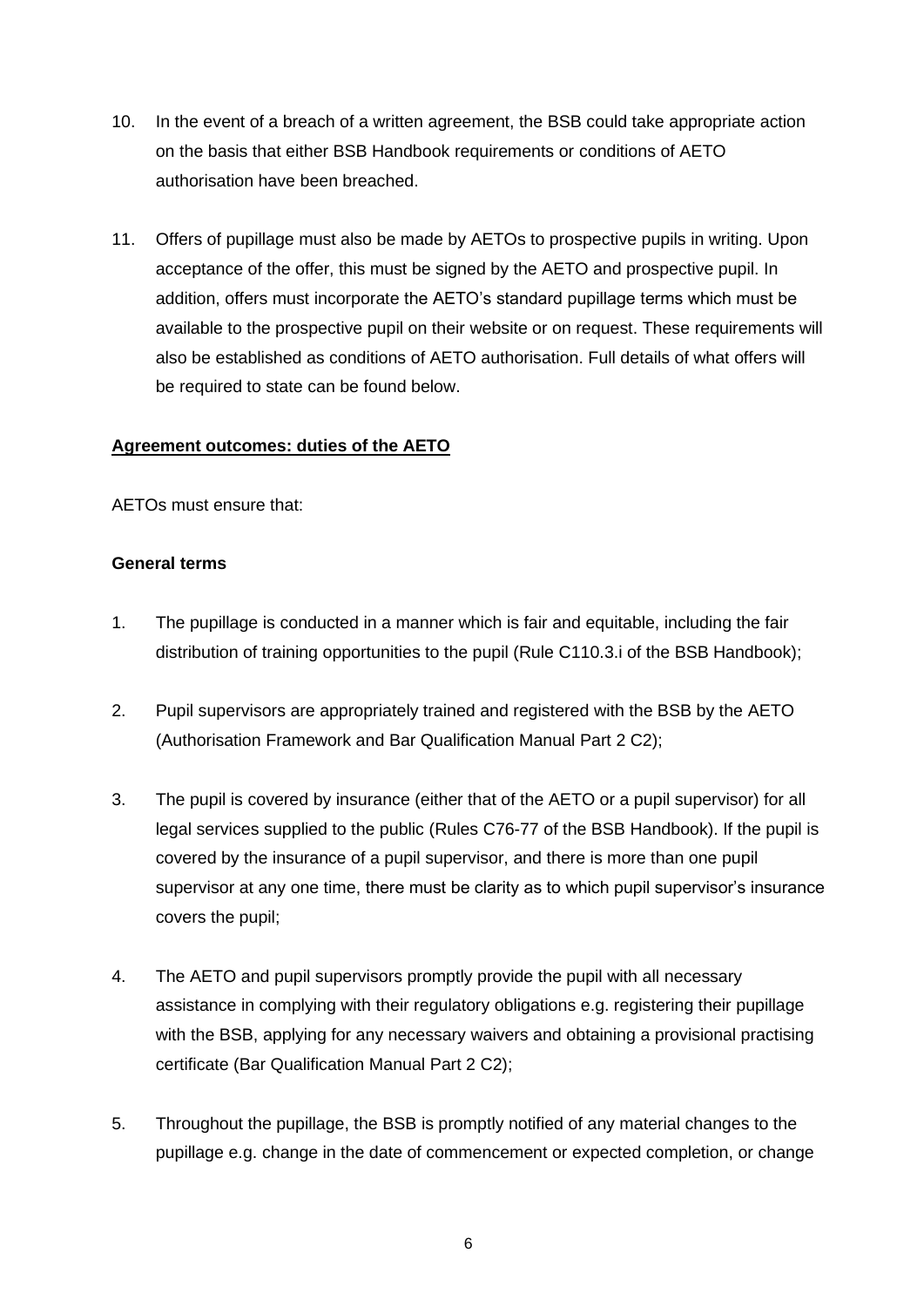of pupil supervisor<sup>2</sup> (Authorisation Framework);

- 6. Where a pupil ceases to be a pupil at the AETO for whatever reason, to provide the pupil on request with copies of their training records which apply to the period of pupillage completed at the AETO (Bar Qualification Manual Part 2 C5); and
- 7. The pupil is provided with copies of, or made aware of how to access, the written policies set out in the appendix below (Authorisation Framework).

# **Training programme**

- 8. The AETO and pupil supervisors provide the pupil with a written description of the training programme which enables the pupil to meet the competences in the BSB's Professional Statement and is included as a Schedule to the agreement (Authorisation Framework). In particular, the written description of the training programme must provide details of:
	- What training the pupil will undertake in the non-practising and practising periods (Authorisation Framework);
	- The supervision arrangements that the pupil can normally expect in the nonpractising and practising periods (Authorisation Framework);
	- How frequently appraisals/performance reviews will be conducted (Authorisation Framework);
	- The compulsory advocacy course, which the pupil must complete prior to starting the practising period (and, when mandated, the compulsory negotiation course) (Curriculum and Assessment Strategy);
	- (From the academic year 2021/22) the compulsory professional ethics examination which the pupil must pass prior to completing pupillage. The training programme must state whether the AETO will pay for second or subsequent resits<sup>3</sup>, and the course of action to be taken if the pupil has not passed the examination/compulsory courses before the pupillage is due to be completed (Curriculum and Assessment Strategy);
	- Where a pupil will be doing a period of pupillage at another AETO, details of the other AETO, the length of the period of pupillage at the other AETO, what training

<sup>2</sup> Both the AETO and the pupil are required to ensure that the BSB is promptly notified.

<sup>&</sup>lt;sup>3</sup> The examination and first resit will be funded from the practising certificate fee. Subsequent resits will be charged to the AETO or pupil.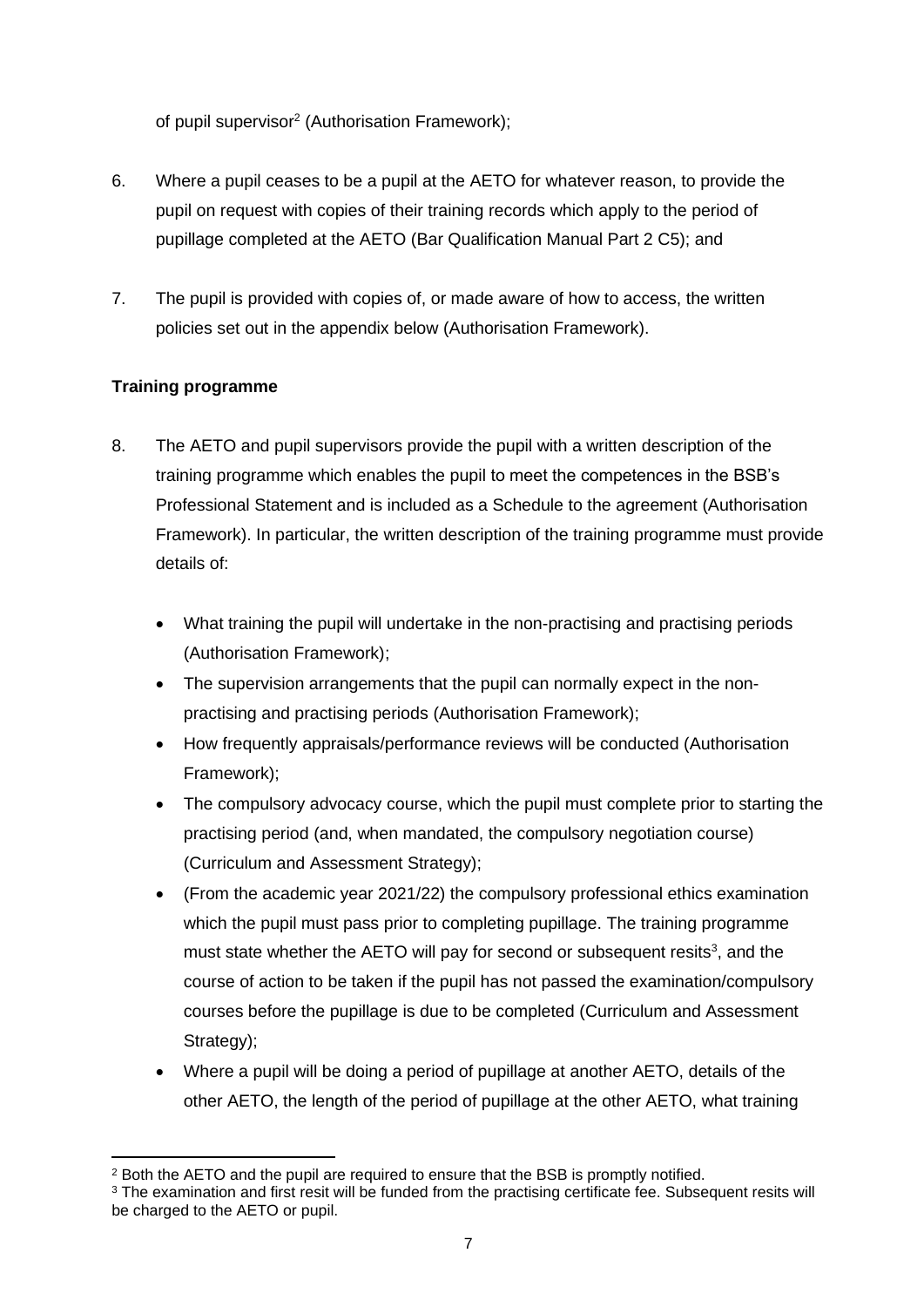the pupil will undertake, how the pupil will be supervised and assessed and arrangements for the pupil supervisor to certify that the period of pupillage at the other AETO has been satisfactorily completed (Authorisation Framework);

- The course of action to be taken if, for an extended period of time, the pupil takes sickness or other absence from training or there is no appropriate pupil supervisor, and there is a risk the competences in the BSB's Professional Statement will not be met (including notifying the BSB so that special provision can be made where necessary)<sup>4</sup> (Bar Qualification Manual Part 2 C3);
- How assessment against the competences in the BSB's Professional Statement will be conducted at the end of the non-practising period (Curriculum and Assessment Strategy and Authorisation Framework); and
- How final assessment against the competences in the BSB's Professional Statement will be conducted at the end of the practising period (Curriculum and Assessment Strategy and Authorisation Framework).

## **Assessments and certification of completion**

- 9. The course of action to be taken if the pupil does not pass a) an assessment against the competences in the BSB's Professional Statement at the end of the non-practising period, or b) a final assessment against the competences in the BSB's Professional Statement at the end of the practising period must be set out in writing.
- 10. Pupil supervisors give the required notification to the BSB on satisfactory completion of a final assessment against the competences in the BSB's Professional Statement (Bar Qualification Manual Part 2 C5).

# **Pupillage funding**

11. The Pupillage Funding Rules (Rules C113-118 of the BSB Handbook) are complied with. In particular, the agreement must:

<sup>4</sup> The rationale for this term is to ensure that pupils who need to take sickness or special absence from training are treated fairly in relation to completion of pupillage. In deciding whether an extension to pupillage is required, the key focus for AETOs should not be to look at the number of days or weeks a pupil has been absent from training, but whether the pupil has met the competences set out in the BSB's Professional Statement by their date of completion.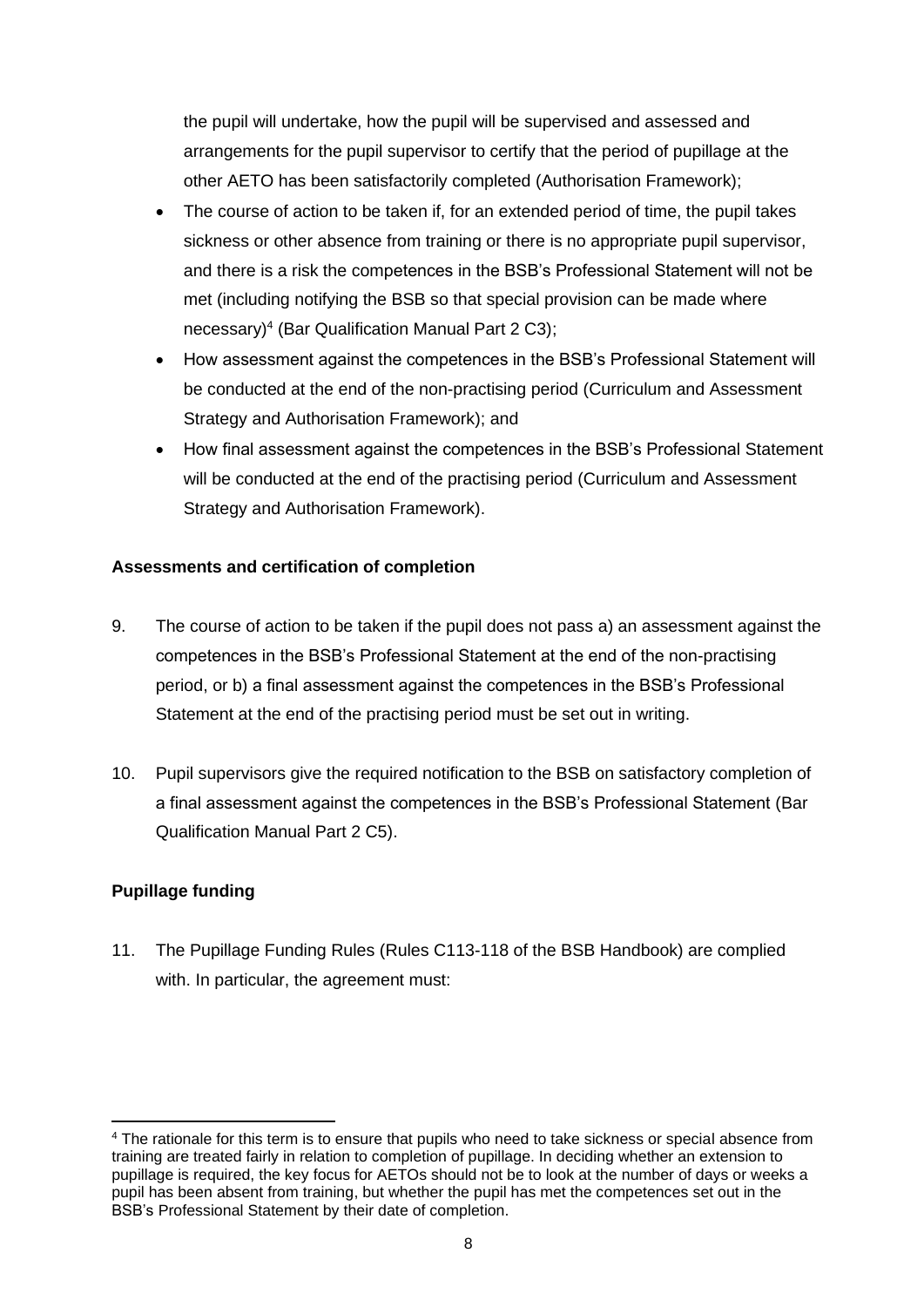- Provide details of the minimum amount to be paid each month, whether this will be paid in advance or in arrears, when/how this payment will be made and who in the AETO is responsible for ensuring that this is done;
- Provide details of the AETO's policy on reimbursing expenses for travel and compulsory courses;
- If the AETO is a chambers, provide that either the AETO/self-employed barristers in chambers will pay the pupil for anything which because of its value warrants payment in addition to their pupillage award, or that the pupil is receiving a pupillage award or remuneration in lieu of payment for any individual item (Rule C116 of the BSB Handbook);
- Provide that the agreed funding arrangements do not apply where a pupil (i) is doing a period of pupillage at another AETO, or (ii) ceases to be a pupil at the AETO for whatever reason; and
- State who is responsible for any tax/National Insurance/VAT payments.

# **Agreement terms: duties of the pupil**

Pupils must ensure that:

- 12. Prior to starting the non-practising period, they provide clear documentary evidence to their AETO that they have satisfactorily completed academic and vocational training components, are a member of an Inn, have obtained immigration visas (where relevant) and registered their pupillage with the BSB (Authorisation Framework);
- 13. Throughout pupillage, they keep adequate training records (particularly to assist their final assessment against the competences in the BSB's Professional Statement) (Authorisation Framework);
- 14. Throughout pupillage, any necessary waivers from the BSB Handbook have been granted by the BSB, and that the BSB is promptly notified of any material changes to the pupillage e.g. change in the date of commencement or expected completion, or change of pupil supervisor<sup>5</sup> (Authorisation Framework);
- 15. During the non-practising period, they do not provide legal services as a barrister. The exception is doing a noting brief (taking notes in a trial) with the permission of their pupil supervisor, Head of Chambers or Head of Legal Practice (Rule S11 of the BSB

<sup>5</sup> Both the AETO and the pupil are required to ensure that the BSB is promptly notified.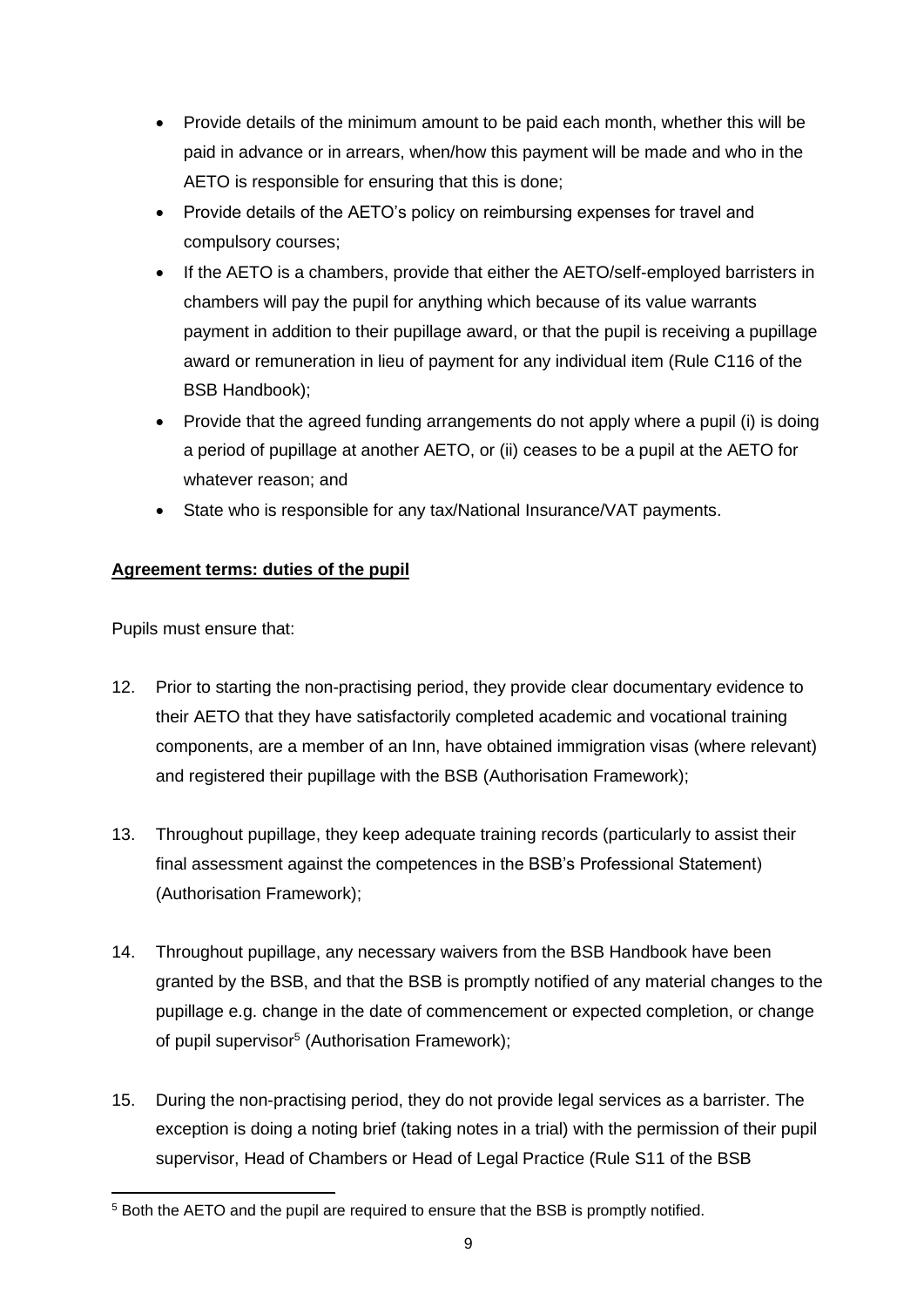Handbook);

- 16. Prior to starting the practising period, they have registered with the Information Commissioner's Office (if the pupil is at a chambers) $6$ , been called to the Bar<sup>7</sup> and obtained a provisional practising certificate from the BSB; and
- 17. During the practising period, they do not provide legal services as a barrister without the permission of their pupil supervisor, Head of Chambers or Head of Legal Practice (Rule S19 of the BSB Handbook).

#### **Agreement terms: details of the pupillage**

The agreement must state:

- 18. The required notice period for the pupil to withdraw from the pupillage prior to the pupil starting the non-practising period;
- 19. Any conditions which must be fulfilled prior to the pupil starting the non-practising period e.g. required achievement in vocational training;
- 20. The date of commencement, length of the non-practising and practising periods and the date of expected completion (Authorisation Framework and Bar Qualification Manual Part 2C C2 and C3);
- 21. Which pupil supervisor will supervise the pupil at the commencement of the nonpractising period (Bar Qualification Manual Part 2 C2 and C3), and contact details for the pupil supervisor and others in the AETO with responsibility for pupillage. This information must be provided to the pupil prior to commencement of pupillage;
- 22. The minimum hours which may be required of a pupil in relation to their education and training, and whether a pupil may be expected to do additional hours in relation to their

<sup>6</sup> A pupil at a chambers will be required to register with the Information Commissioner's Office (ICO) if they process personal data on behalf of their clients. A fee must be paid to the ICO to register. A pupil at another organisation – for example, a law firm – will not be required to register with the ICO, as the organisation will be responsible for processing personal data and already registered with the ICO. Please refer to the ICO's website [here](https://ico.org.uk/about-the-ico/what-we-do/register-of-fee-payers/) for further information.

<sup>&</sup>lt;sup>7</sup> Pupils will normally have been called to the Bar before commencing the non-practising period of pupillage (Bar Qualification Manual Part 2C).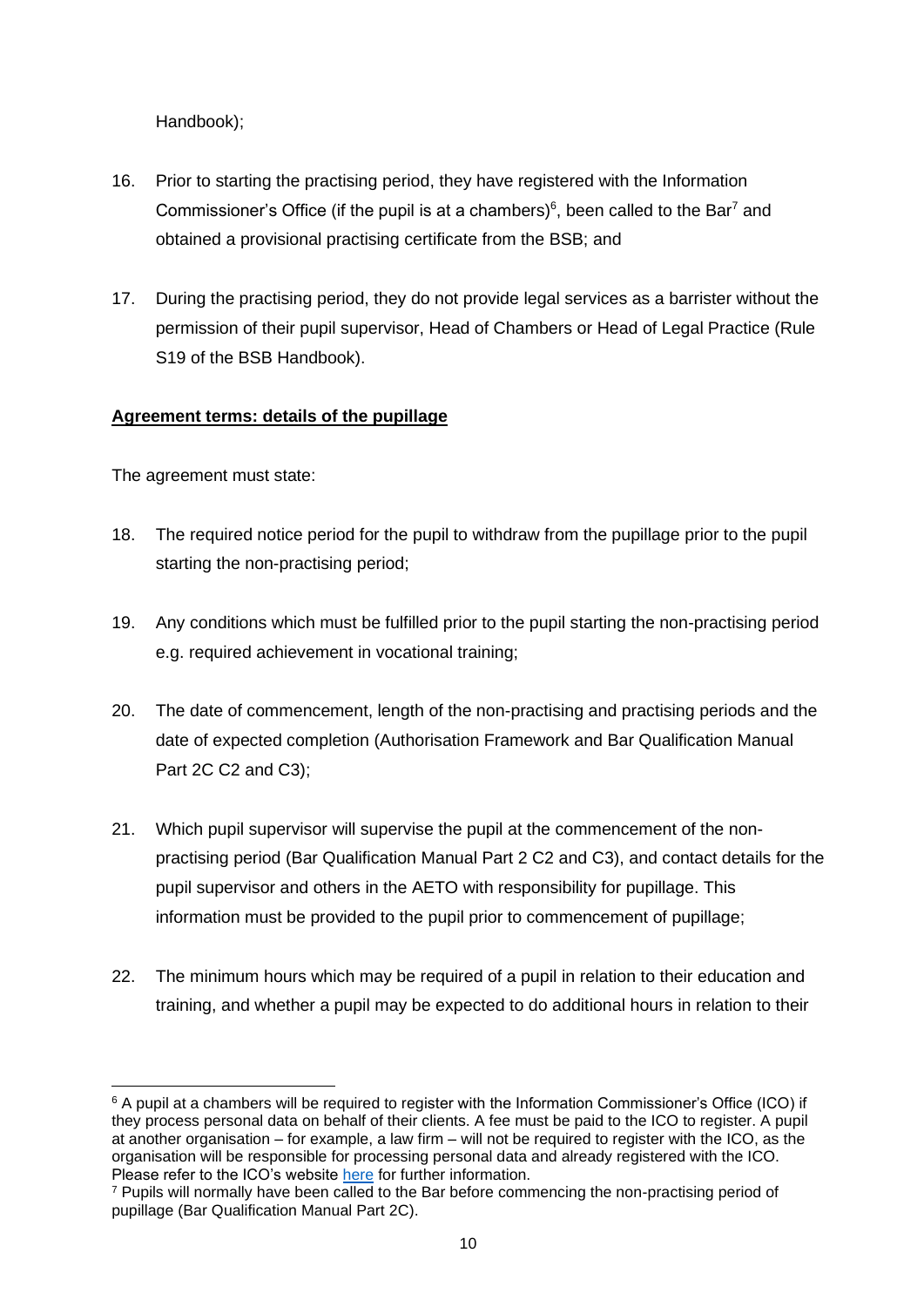education and training; for example, this would cover a typical day for a pupil and any expectation of weekend or evening commitments; and

23. The required notice period for the AETO or the pupil to withdraw during pupillage. If the AETO withdraws during pupillage, or no longer wishes to be authorised to take pupils, or is no longer authorised to take pupils, the AETO must promptly notify the BSB and use their best endeavours to identify another AETO where the pupil(s) can complete their training (Authorisation Framework and Bar Qualification Manual Part 2 C3).

### **Appendix**

The written policies which AETOs must provide pupils with copies of or otherwise make available are as follows:

- 24. A **written absence from training policy** which (i) states as a minimum that pupils are entitled to four weeks' absence from training per annum i.e. 20 days in addition to Bank Holidays and (ii) includes provisions on sickness and other absence from training (Bar Qualification Manual Part 2 C3);
- 25. A **written complaints and grievances policy** which (i) states that pupils have a right to complain and (ii) sets out the procedure for dealing with complaints and grievances (Authorisation Framework);
- 26. A **written anti-harassment policy** which (i) states harassment will not be tolerated or condoned, and that pupils have a right to complain if it occurs (Rule C110.3.j of the BSB Handbook) and (ii) sets out the procedure for dealing with complaints of harassment;
- 27. A **written reasonable adjustments policy** aimed at supporting pupils among others (Rule C110.3.m of the BSB Handbook) which sets out the procedure for requesting reasonable adjustments;
- 28. A **written disciplinary policy** which states (i) the conditions under which the AETO may suspend or terminate the pupillage for disciplinary reasons, (ii) the required notice period (if any), (iii) the method for the pupil to appeal the decision of the AETO and (iv) whether the AETO may seek repayment from a pupil in the case of misconduct (in accordance with Rule C115 of the BSB Handbook). This written policy must set out what the AETO regards as disciplinary action and misconduct for the purposes of the policy e.g.